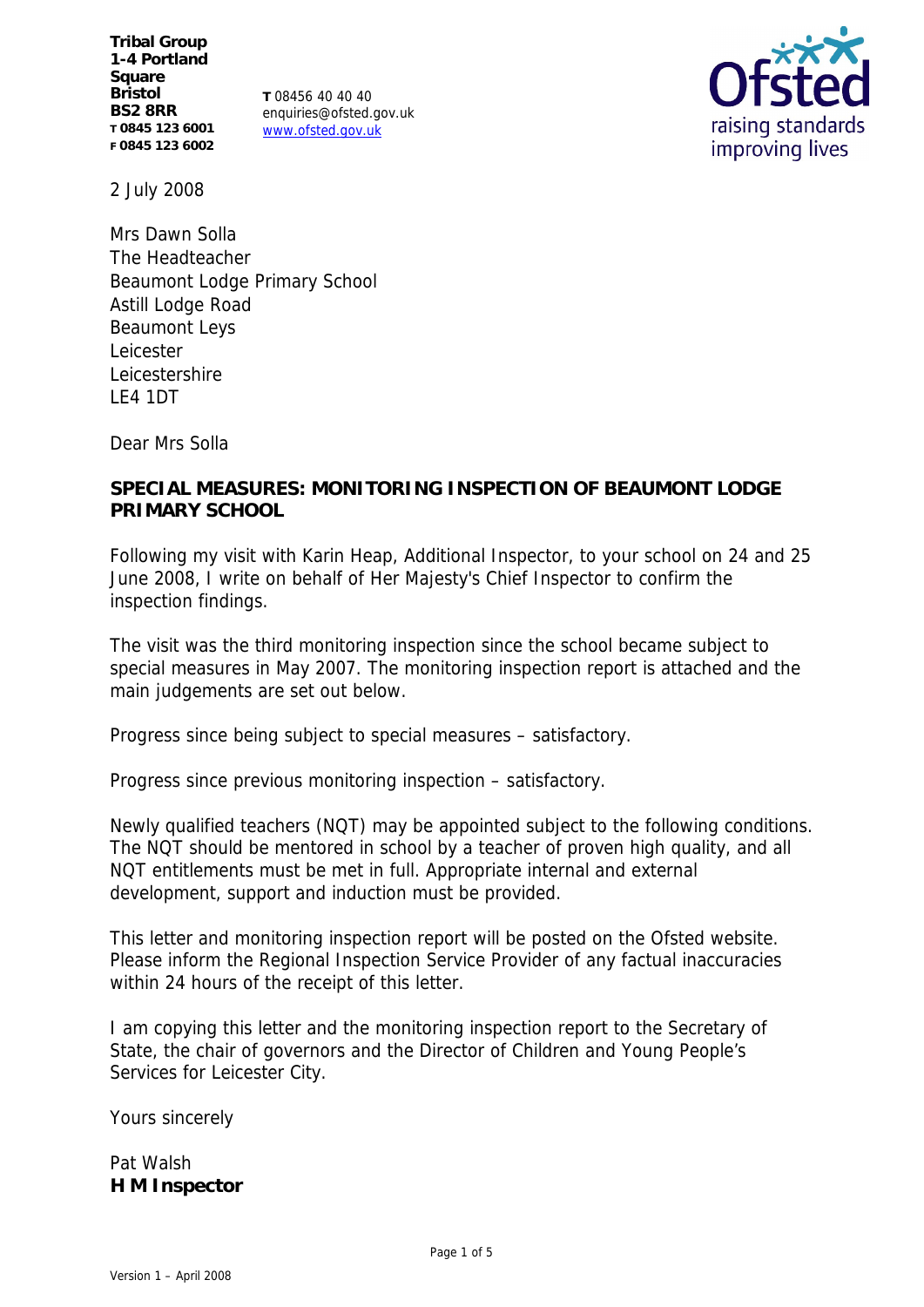

**SPECIAL MEASURES: MONITORING OF BEAUMONT LODGE PRIMARY SCHOOL**

**Report from the third monitoring inspection: 24 and 25 June 2008**

## **Evidence**

Inspectors observed the school's work, scrutinised documents, and met with the headteacher, executive headteacher, senior staff, a group of pupils, the chair of governors, and a representative from the local authority (LA).

### **Context**

There have been further changes to the leadership team since the last visit. Following advertisement and interview, the acting headteacher has been appointed to the permanent post. A new deputy headteacher has been appointed and will take up her post in September 2008. The executive headteacher continues to provide support for the school. The Reception teacher has resigned, there are temporary arrangements in place until the newly appointed teacher takes up her post in September 2008.

### **Achievement and standards**

The school now has accurate assessments that show the levels at which pupils are working in reading, writing and mathematics. It has continued to develop its thorough tracking system and is able to demonstrate the progress made during the year in each class across all year groups. This evidence shows that progress is still erratic and is not yet satisfactory overall. Nevertheless, there are encouraging signs of better progress in some areas and year groups. In particular, progress for pupils in Years 1 and 2 has accelerated in reading and mathematics. The whole school focus on improving writing has brought about satisfactory progress in this subject. However, standards in all year groups remain low. While better progress has been made in English and mathematics this year, the legacy of underachievement is too great to make up the lost ground. This is particularly the case in Years 5 and 6 where progress is still slow and standards remain inadequate. The pupils in Year 6 have considerable gaps in their knowledge and understanding which have been identified and are being tackled. Teachers are more aware of the standards of groups of pupils and increasingly set work at different levels, particularly in mathematics. However, this is not consistent in all classes and where teaching remains satisfactory it is often because the challenge is too low for the most able pupils. Children enter Foundation 1 with skills and abilities which are lower than expected for their age; this is particularly evident in their communication and language development. Following an unsettled period in the Foundation Stage, teaching is now satisfactory and this has resulted in the children making broadly expected progress from their low starting points. However, there is still work to do to improve the children's spoken and written language.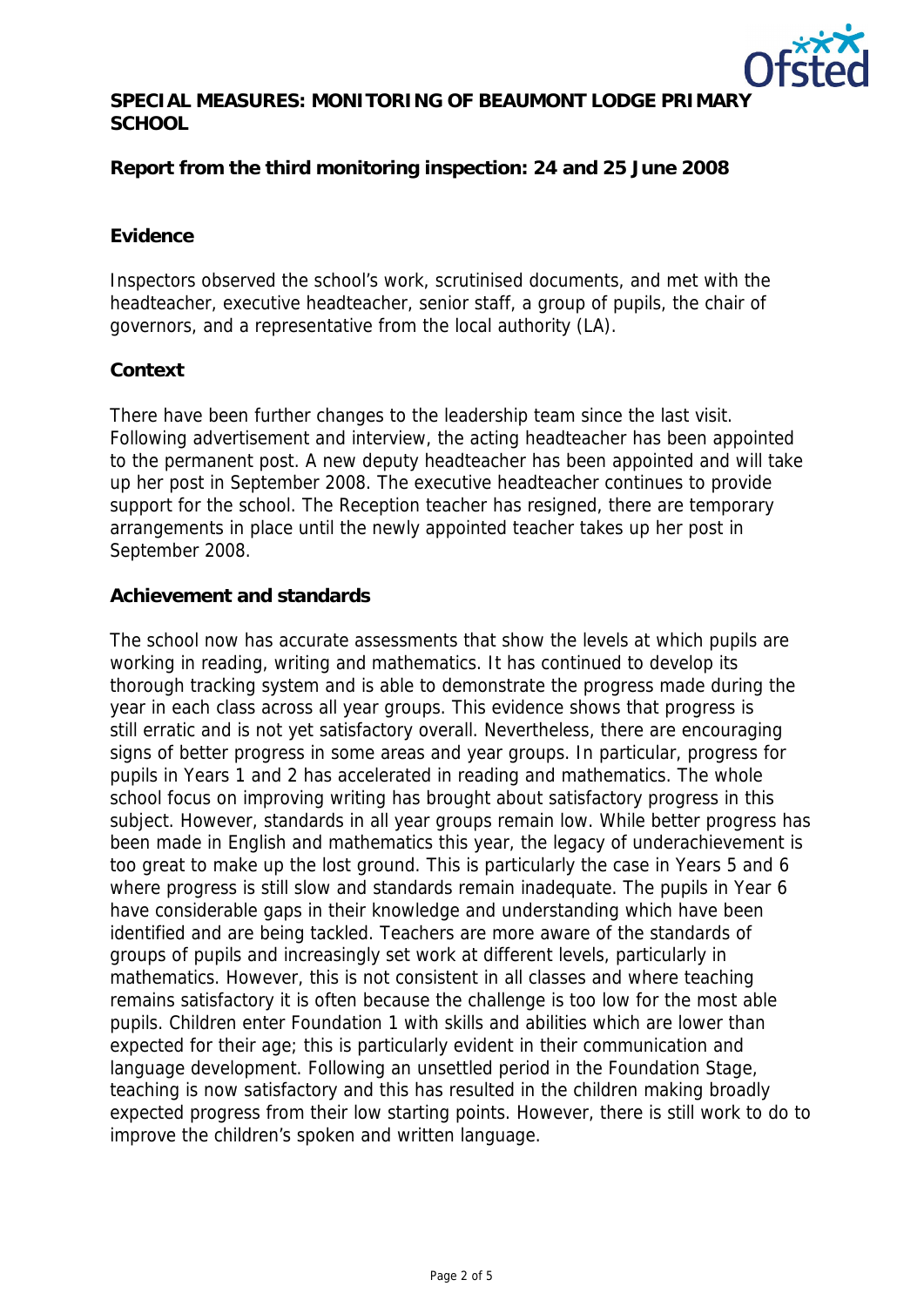

**Personal development and well-being**

Pupils are keen to learn and they comment that they enjoy most lessons, where they concentrate and work hard. Behaviour in school is good and pupils are polite and courteous, showing increased confidence and pride in their work. Strong relationships between adults and pupils are evident throughout school. Pupils comment that they have trust in their teachers who help them wherever possible. The pupils report that the school is much better now.

## **Quality of provision**

Teaching has improved since the last visit. The school has used very focused and clear monitoring strategies to develop teaching across the school and teachers now have a shared understanding of good teaching. As a consequence, all lessons seen during the visit were at least satisfactory and over half were good. In the best lessons, good use is made of pupil assessment and the learning activities are carefully matched to meet the needs of all learners, including higher achieving pupils. Teaching assistants are well placed to support a range of learning needs, including intervention programmes, and resources are well used. When teachers' expectations are high, lessons proceed at a brisk pace. As a result, pupils behave well, their attitudes to learning are positive and the pace of their learning increases. Staff are beginning to share this good practice. However, it is not yet consistent in all areas of the school. Where planning does not clearly address the different abilities and skills of the pupils, the pace of learning is slower and less effective. Teachers use pupil targets consistently when planning, some refer to these targets in lessons and this supports pupils' learning well. Most pupils understand their purpose but some do not know their targets without checking in their books, and they are often not clear what they need to do to achieve them. Although marking has improved, especially in English, the system is not being implemented consistently. The good examples seen in pupils' books in Years 3 and 4 identify the next steps in learning and provide helpful guidance. Some examples of marking in Year 6 demonstrate the use of key points for learning, this is effective in helping pupils to review and improve their work. The school has recently introduced the 'marking stamps' system to ensure consistent practice. Marking seen in pupils' books indicates that this is in the early stages and the majority of pupils are not always clear about what the symbols mean. Pupils' presentation skills have improved overall and pupils are beginning to show increasing pride in their work. The work done by the school to improve the learning environment has resulted in pupils using the learning walls and key vocabulary in lessons more effectively. Pupils comment that this helps their learning and that lessons are more fun and they are 'doing more things'. The curriculum is now adequately meeting the needs of most pupils. However, literacy skills are not taught systematically across all subjects. Opportunities for pupils to read and write for a purpose and develop key skills within a wider range of contexts are lost. The school has recognised that science is not planned effectively in all year groups and has sensibly prioritised a curriculum review to address this issue. Progress on the areas for improvement identified by the inspection in May 2007: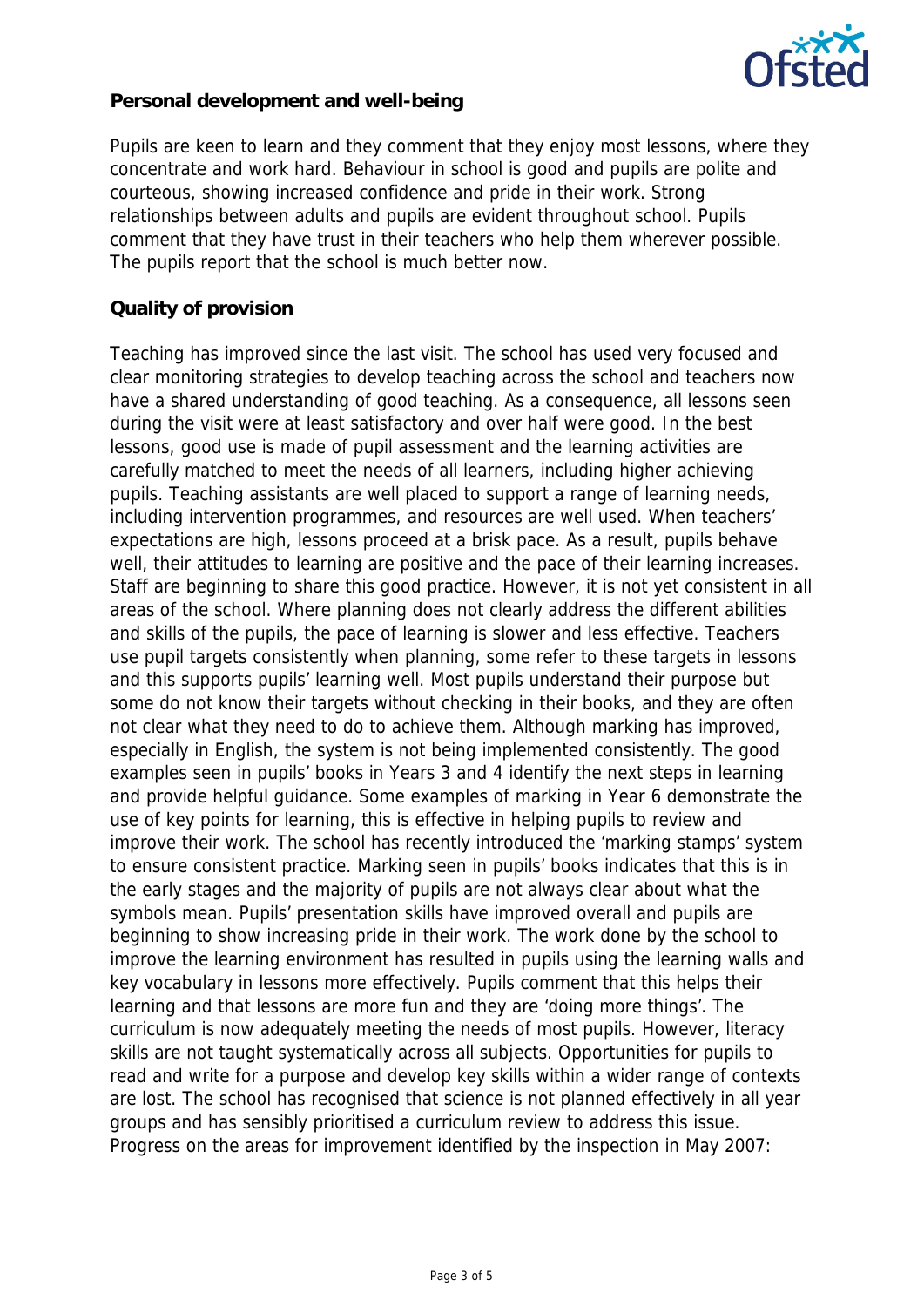

- improve teaching throughout the school, raise achievement and accelerate the progress of all pupils, especially the more able, and particularly in writing – satisfactory
- ensure pupils understand their targets and improve the quality of teachers' marking, ensuring that it shows pupils how to improve their own learning – satisfactory.

## **Leadership and management**

The headteacher has created a positive climate where staff are responding well to new initiatives and successfully tackling the issues raised in the last inspection. She has successfully paced the improvements to ensure that all staff understand what is expected of them. The leadership team has been strengthened by the appointments of a substantive headteacher and deputy headteacher. Consequently, there is greater stability and confidence in the leadership and management of the school. The executive headteacher continues to provide timely and well focused support for the headteacher and staff. Rigorous systems for monitoring the work of the school are in place and the school has a thorough and accurate understanding of its strengths and areas for development. Subject leaders are more systematically involved in contributing towards school self-evaluation through their monitoring and evaluation of pupils' progress, particularly in English and mathematics. The recently appointed subject leaders in science have begun to review teaching and learning, but development in this subject is in the early stages. The subject action plans identify longer term priorities and the middle managers are taking a more dynamic approach to strategic planning. The more consistent approach to improvement has resulted in more coherence and teamwork among the staff. There is, however, a continued need to focus strongly on, and carefully monitor, the precise classroom strategies that enable pupils to learn most effectively and improve their achievement. Leadership in the Foundation Stage is effective in organising the day to day running of the unit but does not provide a long term strategic plan to systematically improve provision for both year groups. The governing body, under the clear direction of the chair of governors, has undertaken a programme of paired visits to the school, interviewed pupils and looked at samples of their work. The more rigorous approach to monitoring has resulted in governors having an accurate and realistic view of what has been achieved and what still needs to be done. This is an improved picture since the last visit and demonstrates that governors are now beginning to hold the school to account.

Progress on the areas for improvement identified by the inspection in May 2007:

- strengthen senior management, build the leadership and management skills of all teachers, and adopt a robust approach to ensuring accurate self-evaluation and school improvement – good
- make effective use of assessment information to track pupils' progress, set meaningful targets for them and plan learning that properly meets their learning needs – satisfactory.

# **External support**

The local authority (LA) continues to provide valuable support to the school in successfully tackling its action points from the last inspection. There has been good